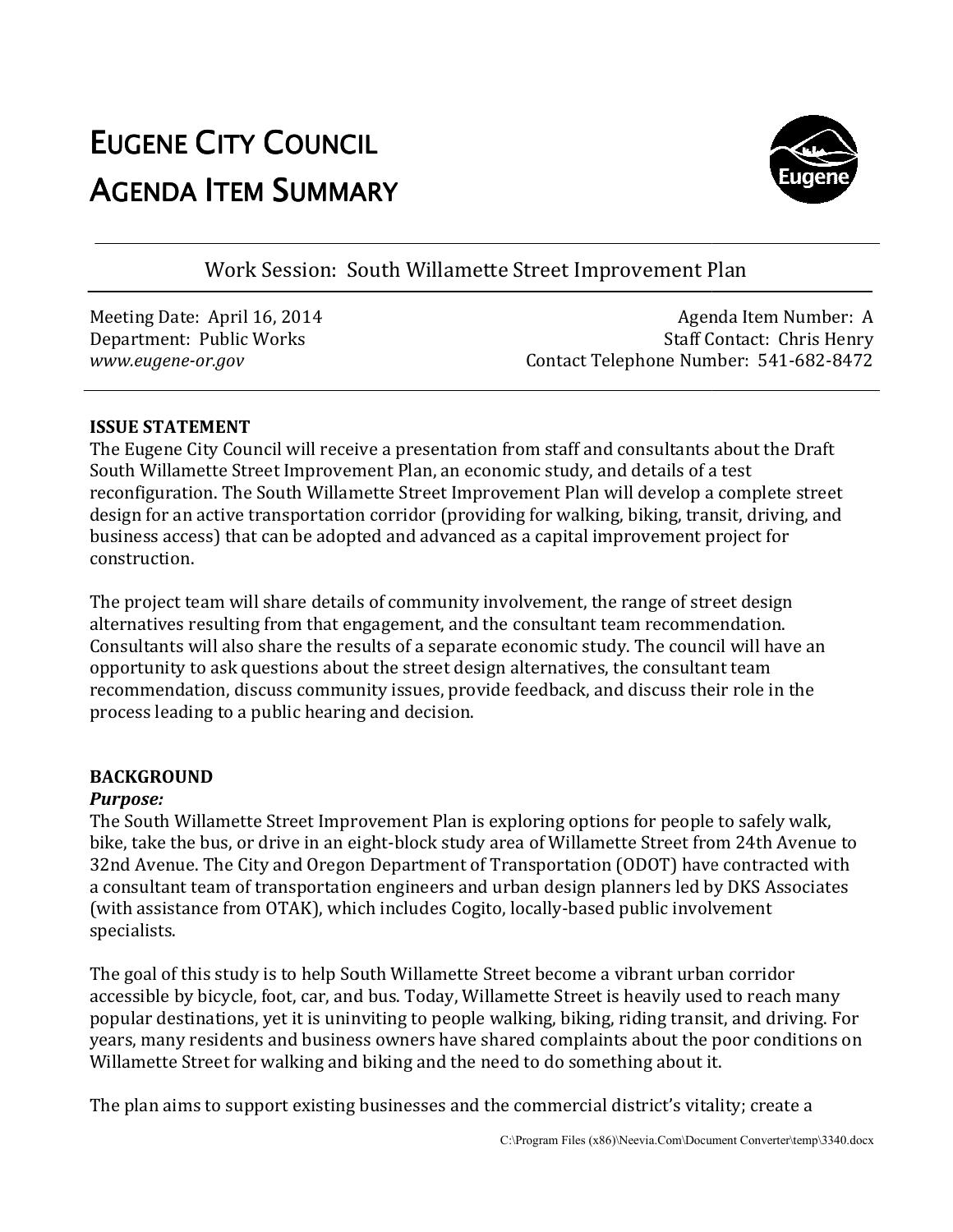balanced multi-modal transportation system; further City planning efforts to identify compact growth and redevelopment opportunities; and foster a well-informed and involved community supportive of the plan.

The results of this project will serve as the street design portion of the South Willamette Concept Plan. The South Willamette Concept Plan is a pilot of the area planning process, an important strategy to accommodate growth through Envision Eugene. The Concept Plan creates a longterm vision and identifies tools for realizing that vision in the South Willamette area. One important goal of the Concept Plan is to create a neighborhood where services for residents are available within a "20-minute" walk, and that the street functions for a variety of users. The timing of the South Willamette Street Improvement Plan is good because it melds with the South Willamette Concept Plan, and needed pavement preservation work recently identified in the 2012 Bond Measure to Fix Streets and Fund Bicycle and Pedestrian Projects.

# *Public Process:*

In August of 2012, the project team began by talking with stakeholders in small groups, including property and business owners, bicycle, pedestrian and transit advocates, and neighborhood leaders from Friendly, Crest, South Eugene, and Amazon neighborhood associations. Based on knowledge gained in September, two robust focus groups were organized (one based on business; and another based on users of cars, walking, bus, and bike) to hear more about people's concerns, preferences and flexibilities towards identified corridor issues. In October, traffic count data was collected (when University of Oregon (UO) and Lane Community College (LCC) campuses were active) and an Existing Conditions Report was prepared. In November, over 150 participants attended the first community forum where they heard the results of recent traffic studies, explored alternatives, and the project team listened to community priorities for future improvements.

A second community forum was held in February 2013 to evaluate the alternatives that were prepared in response to earlier community conversations. Following the February community forum, the project team narrowed the number of alternatives down to three and performed more detailed transportation analysis.

The third, and final, community forum was held in June 2013. Participants were asked to help rank and refine the street design alternatives following a presentation of transportation analysis and group discussion. An online survey was also available to hear the preferences of those who were not able to attend the community forum.

Staff has provided updates on the process to the Eugene City Council on January 28, 2013, and again on June 19, 2013. Staff has also met with the Eugene Planning Commission twice, on November 4, 2013, and again on April 7, 2014, to discuss the South Willamette Street Improvement Plan and Economic Study respectively.

# *Consultant Project Team Recommendation:*

On October 2, 2013, an executive summary of the Draft South Willamette Street Improvement Plan and consultant project team recommendation was shared in two meetings with stakeholder groups. The consultant team will provide details of the street design alternatives in their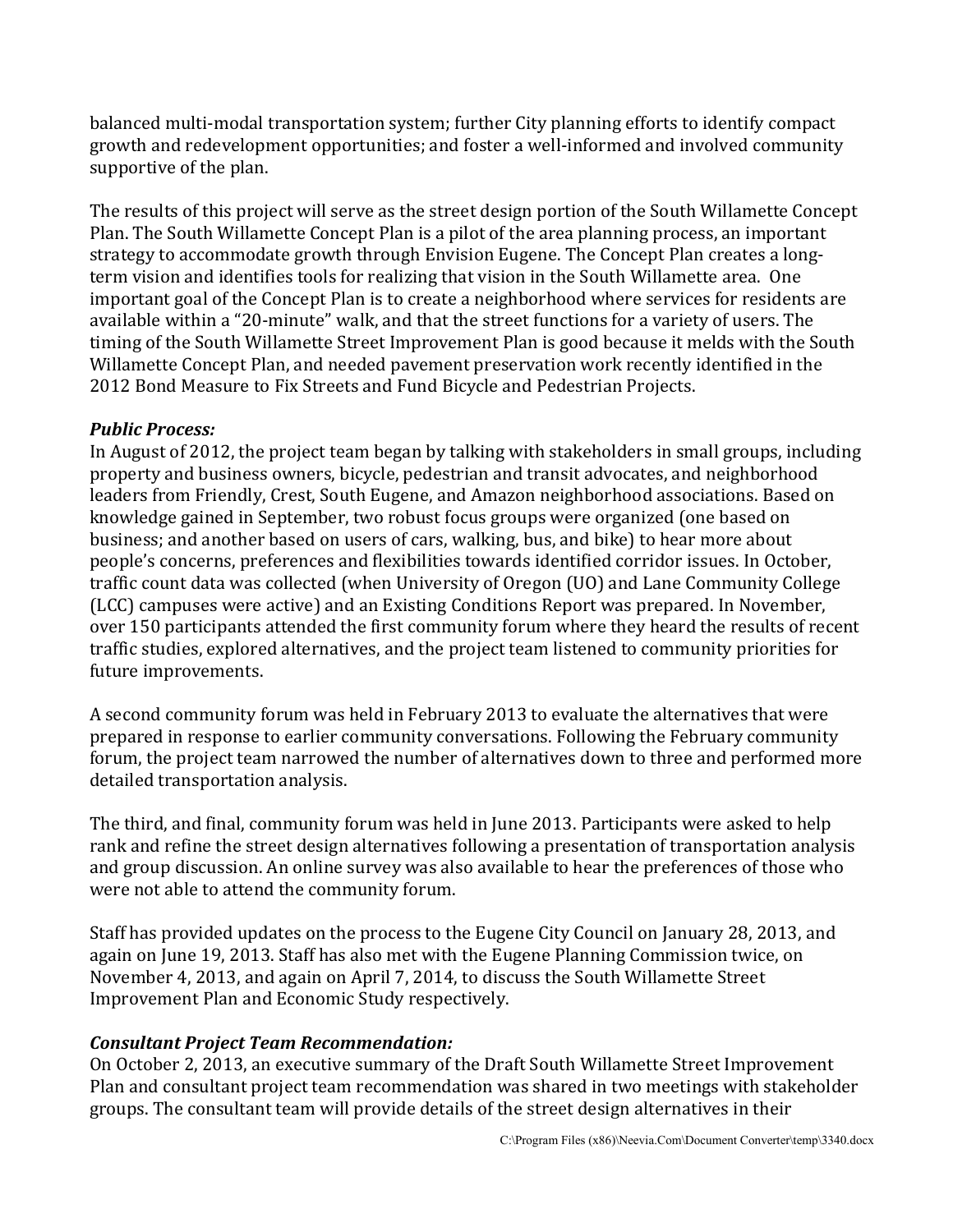#### presentation.

The Eugene City Manager has endorsed a triple-bottom-line approach to sustainability and analysis for City projects and programs providing for consideration of people, the planet, and prosperity (or equity, environment, and economy). In development of the Draft Eugene Transportation System Plan (Draft TSP), the Transportation Community Resource Group (TCRG) extensively vetted a sustainability rating system based on a triple-bottom-line analysis. The South Willamette Street Improvement Plan adapted the TCRG sustainability work to develop screening criteria for qualitative assessment of the roadway alternatives. The results of the sustainability screening are included in the Draft South Willamette Street Improvement Plan and helped to inform the consultant project team recommendation.

In weighing all the considerations identified in the Draft South Willamette Street Improvement Plan, the community feedback and technical analysis, **the consultant project team finds that Alternative #3 (three lanes with bike lanes) represents the best solution for South Willamette Street.**

# *Economic Study:*

Following the October 2013 stakeholder meetings, concerns were raised by some business and property owners about the economic effects of a potential street reconfiguration. In response to those economic concerns, staff collaborated with business and property owner representatives to develop an Economic Study of the potential economic effects of changes to the street configuration on area businesses and properties. A local economic consulting firm, ECONorthwest, conducted a review of literature and case studies of street reconfigurations to assess their economic effects. Staff believes that the public process surrounding the South Willamette Street Improvement Plan development is strengthened by including an economic analysis in collaboration with those that are potentially affected by changes to the street. ECONorthwest staff will present the findings of their research.

# *Test Street Reconfiguration:*

# *Scope:*

At the June 2013 work session, the City Council asked that staff return with information about the scope of a test street reconfiguration. The information provided here is detailed in order to describe the elements of a test and the potential options for monitoring and reporting back with information about the performance of the street. In preparing the scope of a test reconfiguration, staff considered the importance of the test replicating, as best as reasonably possible, the final conditions that would be experienced with a reconfigured street. Therefore, the scope of the test includes right-of-way acquisition and widening in the vicinity of the Woodfield Station driveway on Willamette to construct a permanent traffic signal and additional widening near 24th Avenue to allow for connecting the exiting bikeway systems and a center turn-lane for automobiles. In addition to the transportation improvements, it would be valuable to monitor the street to gather information and report back about the transportation system, economics, and public opinion.

The scope considers implementing a test of Alternative 3 (three lanes with bike lanes) from 24th Avenue through 29th Avenue. As previously mentioned, a test would include right-of-way acquisition, widening, and construction of a traffic signal and turn lane at the Woodfield Station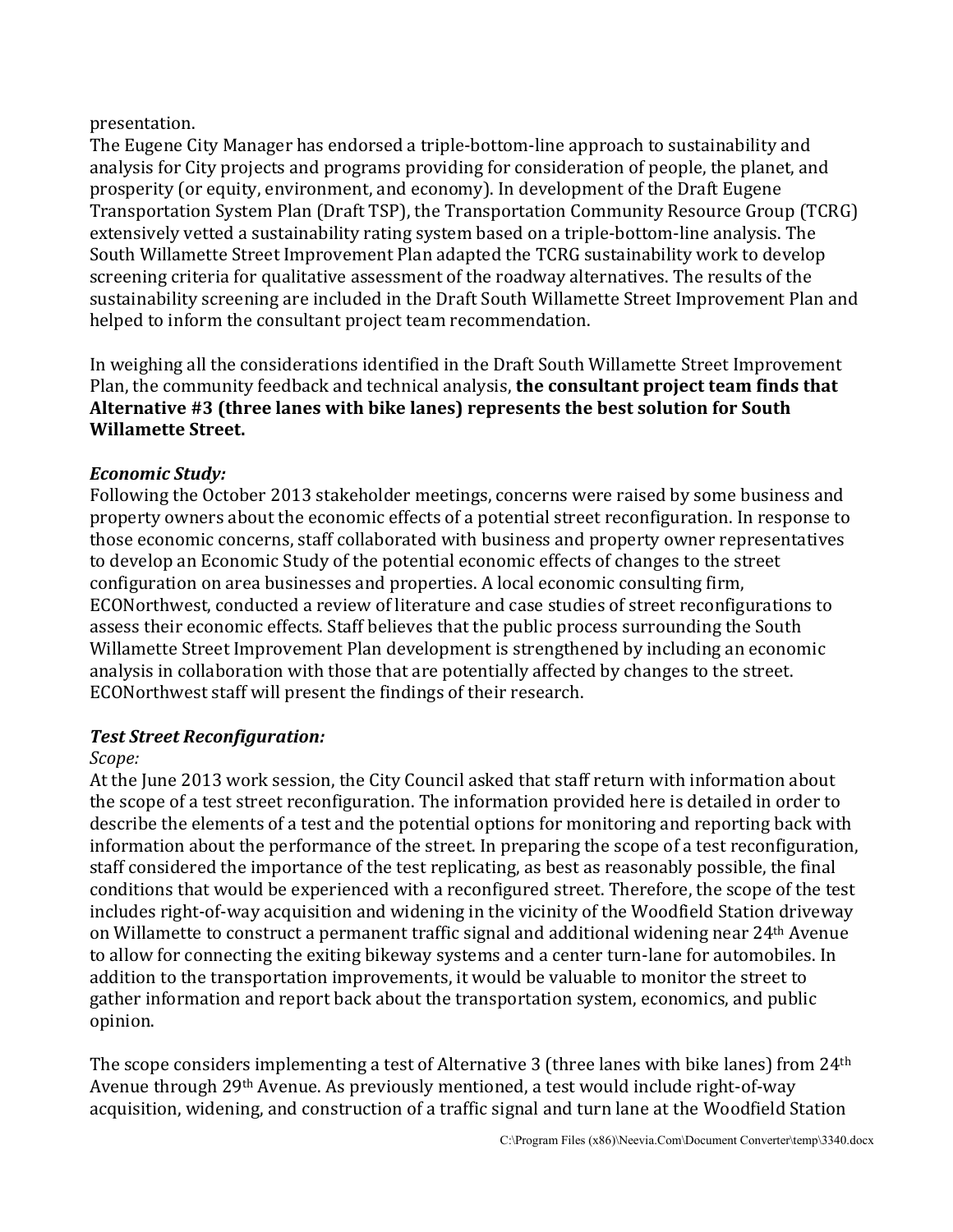driveway on Willamette Street. Driveways on the east side of the street within the newly signalized intersection would need to be closed. Additional widening of the roadway north of 24th Avenue would also be necessary. What is not included in the scope of a test is a new roadway pavement surface, drainage repairs, or widened and improved sidewalks.

It is important to note that the purpose of a test would be primarily to provide the community with the experience of three (instead of the current four) travel lanes on Willamette Street. There will be opportunity to measure the effects on the transportation system, economy, and public opinion. However, there are limitations of the test (not improving the road surface, drainage, or sidewalks) that may not necessarily lead to increased biking and walking during the test period. Therefore, the opportunities with a test are to confirm the transportation analysis of the South Willamette Street Improvement Plan, determine if there are any unintended consequences, and provide a real experience of a street reconfiguration for people driving cars.

## *Schedule:*

The duration of a test street reconfiguration will likely require two years from initiation to completion and reporting. Time will be needed in advance of a test to establish baseline economic data and to complete the construction of improvements. Following construction, an additional three months is needed as a period to allow the community to develop familiarity with the new street configuration and a normalization and adjustment of transportation patterns to occur. Following the adjustment period, a test reconfiguration would be in effect for one year (12 months) during which time data would be gathered about the transportation system, economics, and public opinion. Following the test period, there will be time needed to analyze and report on the findings of the test.

# *Budget:*

The combined cost to construct and monitor a test reconfiguration of street design Alternative #3 (three lanes with bike lanes) is \$920K. The cost of constructing the test improvements alone is estimated at \$760K (plus costs to monitor the transportation system, economics, and public opinion).

Additional effort and expense would be required to monitor the street to gather information and report back about the transportation system, economics, and public opinion. Information gathered about the transportation system could include: crashes (number and severity), vehicle speed, travel time through the corridor, traffic volume on Willamette Street and neighboring streets, observation of use of the street by people riding bicycles and walking (noting that the roadway and sidewalk surfaces are not improved), intersection operations, and emergency response times in the corridor. An economic study could attempt to collect data about business revenue along the corridor during the test. A public opinion survey could evaluate community acceptance of a test following its completion (and possibly midway through the test). The cost to gather information about the test and report back is estimated at \$160K (\$50K transportation, \$50K economics, \$60K public opinion).

Much of the expense of a test would include elements that are common to all the alternatives and could remain as permanent improvements. What follows is a comparison of project cost estimates for the alternatives to the cost of a test reconfiguration of the street.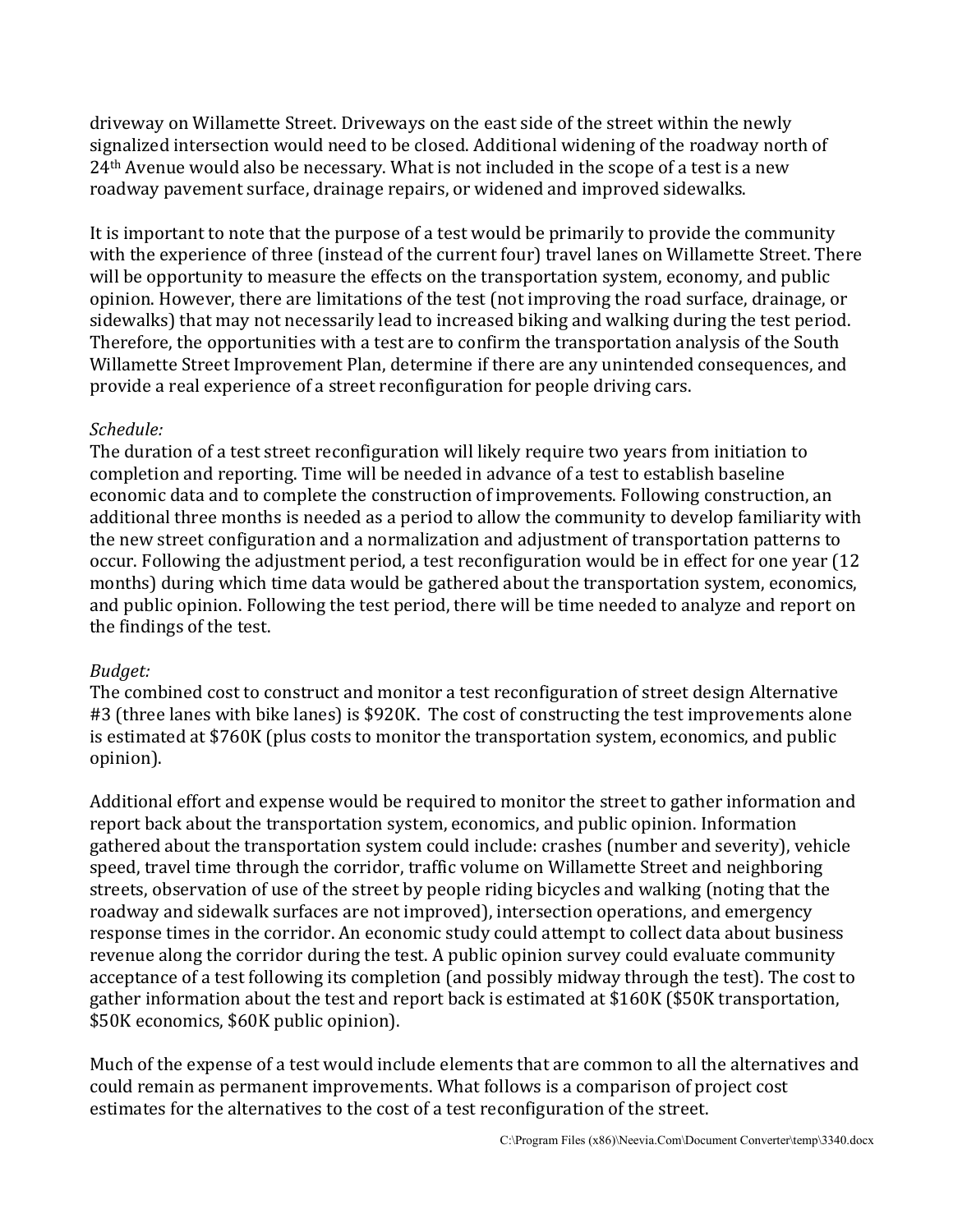#### *Cost to implement alternatives:*

Alternative 1 (four lanes and signal): \$4.6M (includes \$2.1M Pavement Bond) Alternative 3 (three lanes with bike lanes and signal): \$4.85M (includes \$2.1M Pavement Bond) Alternative 5 (three lanes with wide sidewalks and signal): \$5.6M (includes \$2.1M Pavement Bond)

#### *Cost to implement test of Alternative 3:*

\$920K total = \$760K construction + \$160K monitoring (\$50K transportation, \$50K economy, \$60K public opinion)

#### *Incremental cost of test of Alternative 3:*

Compared to Alternative 1: \$214K total = \$54K construction + \$160K monitoring Compared to Alternative 3: \$173K total = \$13K construction + \$160K monitoring Compared to Alternative 5: \$173K total = \$13K construction + \$160K monitoring

The cost to revert back to four travel lanes is \$13K.

#### *Coordination with Envision Eugene:*

As previously stated, the results of the South Willamette Street Improvement Plan will serve as the street design portion of the South Willamette Concept Plan, a pilot of the area planning process for Envision Eugene. The Concept Plan includes a long-term vision for redevelopment of the streetside character of Willamette Street that is compatible with the South Willamette Street Improvement Plan alternatives. Staff will be working with the Eugene Planning Commission, as part of the Concept Plan implementation, to develop a systematic approach in the Eugene Code to address how accesses along the street are managed over time. Those discussions are anticipated to be coming soon to the Eugene Planning Commission followed by Eugene City Council adoption at a later date.

#### *Resources:*

The South Willamette Street Improvement Plan is being managed by the City of Eugene and is funded with a grant from the Transportation and Growth Management program of the Oregon Department of Transportation.

More details of the project and public involvement process are available at: [http://www.eugene](http://www.eugene-or.gov/SWillametteStreet)[or.gov/SWillametteStreet](http://www.eugene-or.gov/SWillametteStreet)

#### **RELATED CITY POLICIES**

During their deliberations, the Eugene City Council will have an opportunity to consider the policy context surrounding the South Willamette Street Improvement Plan. The council may choose to affirm existing policies, balance potential conflicts between policies, approve potential changes to existing policies or enact new policies.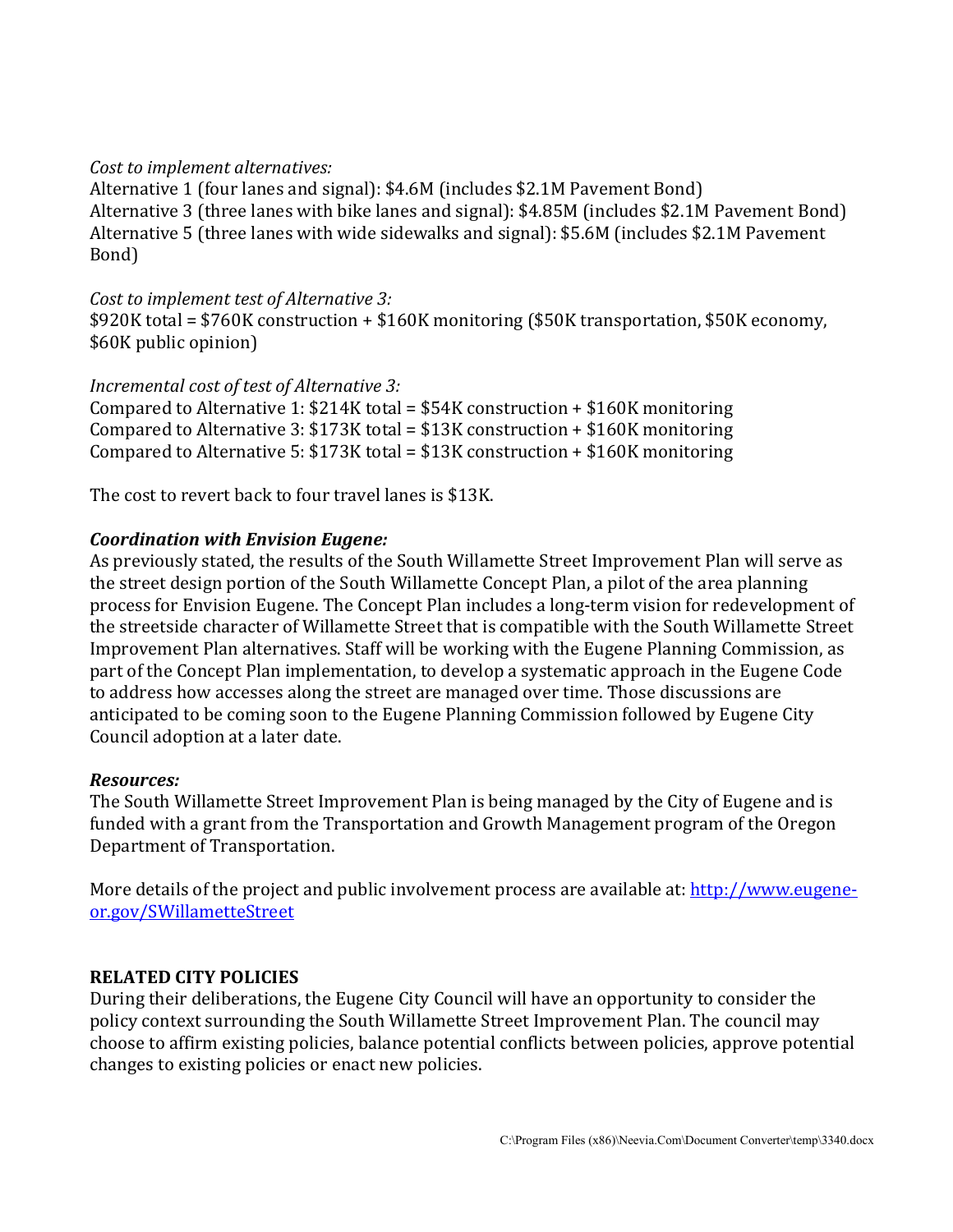# **TransPlan (2002)**

#### **System-Wide Policy #4: Neighborhood Livability**

 *Support transportation strategies that enhance neighborhood livability.* 

#### **Roadway Policy #1: Mobility and Safety for all Modes**

*Address the mobility and safety needs of motorists, transit users, bicyclists, pedestrians, and the needs of emergency vehicles when planning and constructing roadway system improvements.* 

## **Roadway Policy #2: Motor Vehicle Level of Service**

- *1. Use motor vehicle level of service standards to maintain acceptable and reliable performance on the roadway system.*
- *2. Acceptable and reliable performance is defined by the following levels of service under peak hour traffic conditions: Level of Service E within Eugene's Central Area Transportation Study (CATS) area, and Level of Service D elsewhere.*

## **Roadway Policy #4: Access Management**

*Manage the roadway system to preserve safety and operational efficiency by adopting regulations to manage access to roadways and applying these regulations to decisions related to approving new or modified access to the roadway system.* 

## **Bicycle Policy #1: Bikeway System and Support Facilities**

*Construct and improve the region's bikeway system and provide bicycle system support facilities for both new development and redevelopment/expansion.* 

#### **Bicycle Policy #2: Bikeways on Arterials and Collectors**

*Require bikeways along new and reconstructed arterial and major collector streets.* 

#### **Bicycle Policy #4: Implementation of Priority Bikeway Miles**

*Give funding priority (ideally within the first three to five years after adoption of TransPlan subject to available funding) to stand-alone bikeway projects that are included in the definition of "Priority Bikeway Miles" and that increase the use of alternative modes.* 

#### **Pedestrian Policy #1: Pedestrian Environment**

*Provide for a pedestrian environment that is well integrated with adjacent land uses and is designed to enhance the safety, comfort, and convenience of walking.* 

# **Goods Movement Policy #1: Freight Efficiency**

*Support reasonable and reliable travel times for freight/goods movement in the Eugene-Springfield region.* 

# **Finance Policy #5: Short-Term Project Priorities**

*Consider and include among short-term project priorities, those facilities and improvements that support mixed-use, pedestrian-friendly nodal development and increased use of alternative modes.*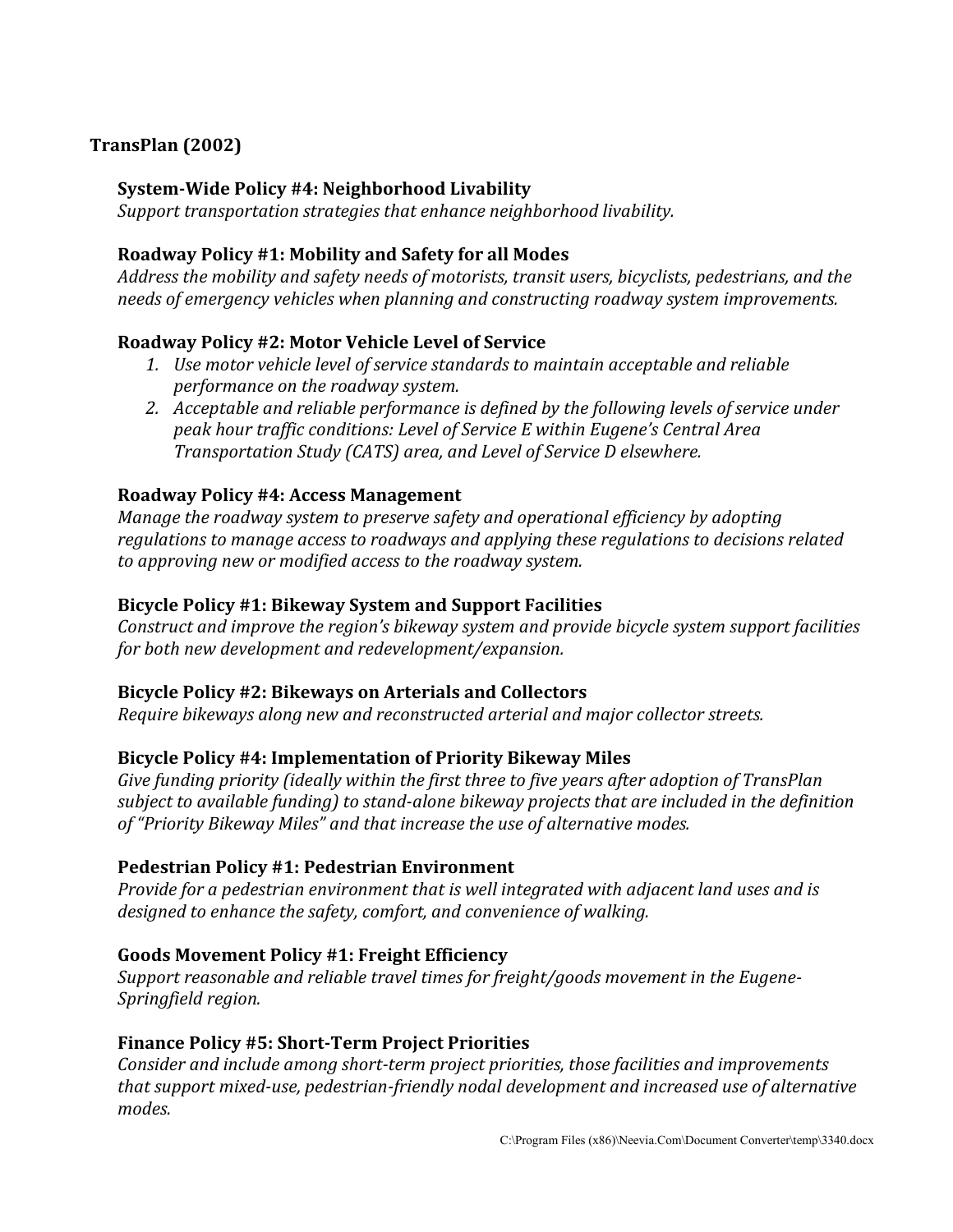**Priority Bikeway System Project #296** – Striped bike lanes, Willamette Street from 18th Avenue to 32nd Avenue (unprogrammed).

# **Eugene Pedestrian Bicycle Master Plan (2012)**

**Policy 1.1:** *Make bicycling and walking more attractive than driving for trips of two miles or less.* 

**Policy 1.2:** *Increase pedestrian and bicycle connectivity between existing residential neighborhoods and nearby commercial areas, parks, and schools.* 

**Policy 1.5:** *Construct high-quality pedestrian and bicycle infrastructure to provide safer, more appealing and well-connected facilities.* 

**Policy 1.6:** *Build pedestrian and bicycle facilities on new roadways, and retrofit older roadways to complete the pedestrian and bicycle system, using routes and facility designs identified in this plan.* 

**Policy 1.7:** *Construct bikeways along new and reconstructed arterial and major collector streets.* 

**Policy 2.1:** *Continually improve bicycling and walking comfort and safety through design, operations and maintenance including development of "low stress" bikeways to attract new cyclists.* 

**Policy 3.6:** *Improve the quality of the pedestrian environment by including facilities such as planter strips and street trees in the design or reconstruction of streets and consider preservation of existing trees whenever practicable.*

**20-Minute Neighborhoods Program:** *Development of a 20-Minute Neighborhoods Program is considered a key implementation step of the Climate and Energy Action Plan. 20-minute neighborhoods are places where people can easily walk or bike to key destinations such as grocery stores, other retail establishments, parks and schools. Coordination between implementation of the Pedestrian and Bicycle Master Plan and the 20 -Minute Neighborhoods Program will be critical to the success of both. The 20-Minute Neighborhoods Program should be one factor that is considered when determining project funding priorities.* 

**Bike Lane Project #31** – Willamette Street from 17th Avenue to 32nd Avenue.

**Bike Boulevard Project #397** – Portland Alley from West 24th Avenue to West 27th Avenue.

**Bike Boulevard Project #458** – East 29th Place/Pearl Street/East 28th Avenue/High Street/East 27th Avenue from Amazon Parkway to Willamette Street.